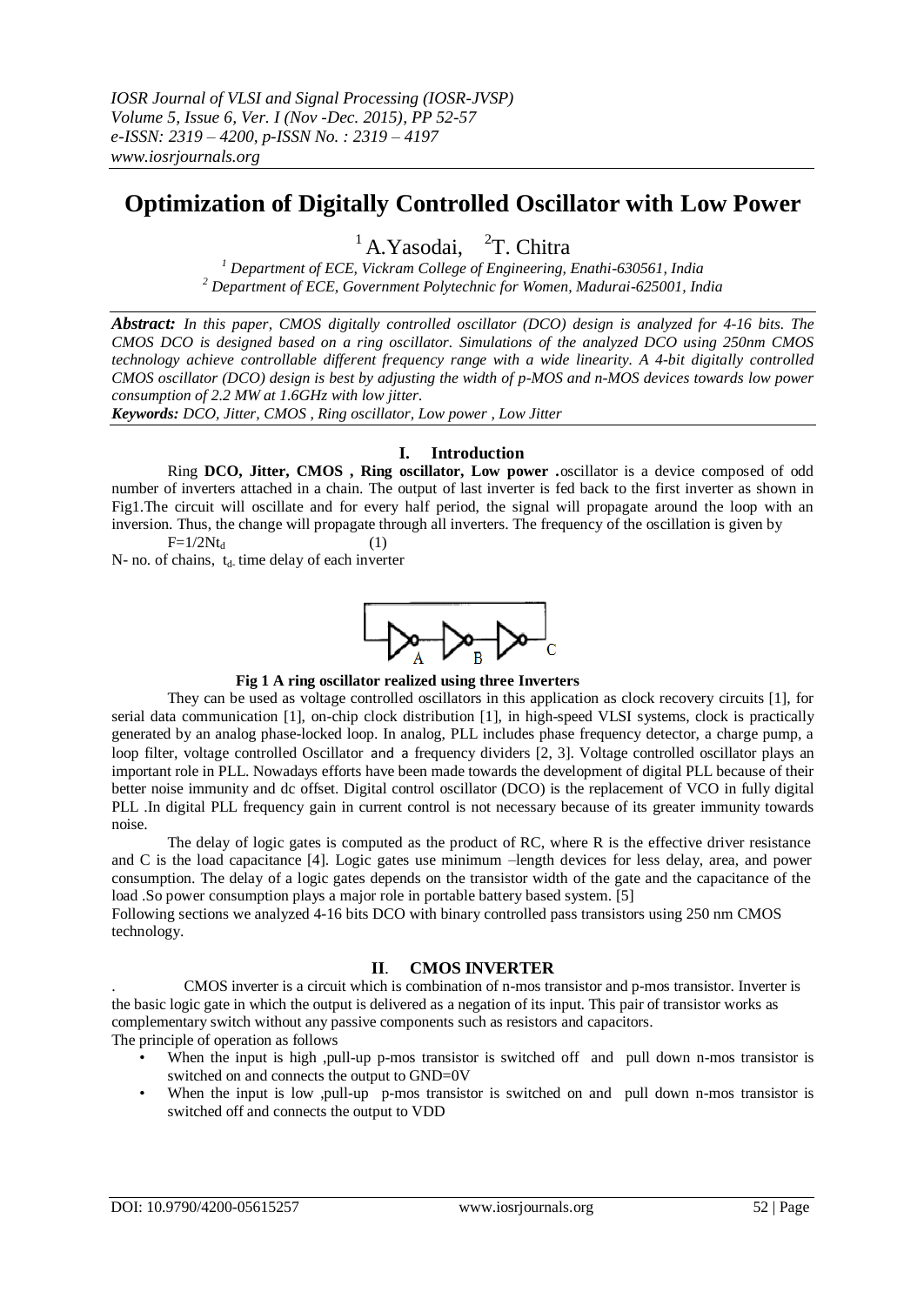

Fig-2 CMOS INVERTER CIRCUIT IN T-SPICE

In the CMOS inverter, the propagation delay is mainly due to parasitic capacitance. (i.e.) the gate and the source or drain, overlapping gate and diffusion region, between the drain of the transistors and the relevant substrate and gate. All such capacitance can be combined to form load capacitance. [5]



Fig-3 CMOS inverter with equivalent load capacitance

Effective resistance is the ratio of Vds to Ids average across the switching interval of interest.

A unit n-mos transistor is defined to have effective resistance R. A unit p-mos transistor has greater resistance generally in the range of 2R-3R, because of its lower mobility. For simple analyzing purpose, we have considered a single-ended CMOS ring oscillator with equal-length n-MOS and p-MOS transistors. Assuming that Vtn=|Vtp|, the maximum total channel noise from n-MOS and p-MOS devices, when both the input and output are at Vdd/2 , is given by

$$
\int_{n}^{2} \Delta f = 4KT\gamma \mu_{\text{eff}} C_{\text{ox}} (W_{\text{eff}} / L_{\text{L}}) \Delta V \quad (2)
$$

Where

$$
W_{\text{eff}} = W_{n} + W_{p}
$$

 $\mu_{\text{eff}} = (\mu_n W_n + \mu_p W_p) / (W_n + W_p)$ <br>And  $\Delta V$  is the gate overdrive in the middle of transition,  $\Delta V = (Vdd/2) - Vt$ 

Assuming  $\sum_{n=1}^{\infty}$   $\sum_{n=1}^{\infty}$   $\sum_{n=1}^{\infty}$  to make the waveforms symmetric to the first order, the oscillation frequency for a load capacitance  $C_{L} = 9.7f$  F is approximately given by

$$
\int_{\sigma} = 1/2N \tau_{p} = 1/\eta N(t_r + t_f) = \mu_{\text{eff}} C_{\text{ox}} W_{\text{eff}}/(8\eta NL q_{\text{max}})\Delta V^2
$$
\n(3)

\nWhere

 $\tau_{p}$  = propagation delay, t<sub>r</sub> and t<sub>f</sub> are the rise and fall time respectively, associated with the maximum slope during a transition.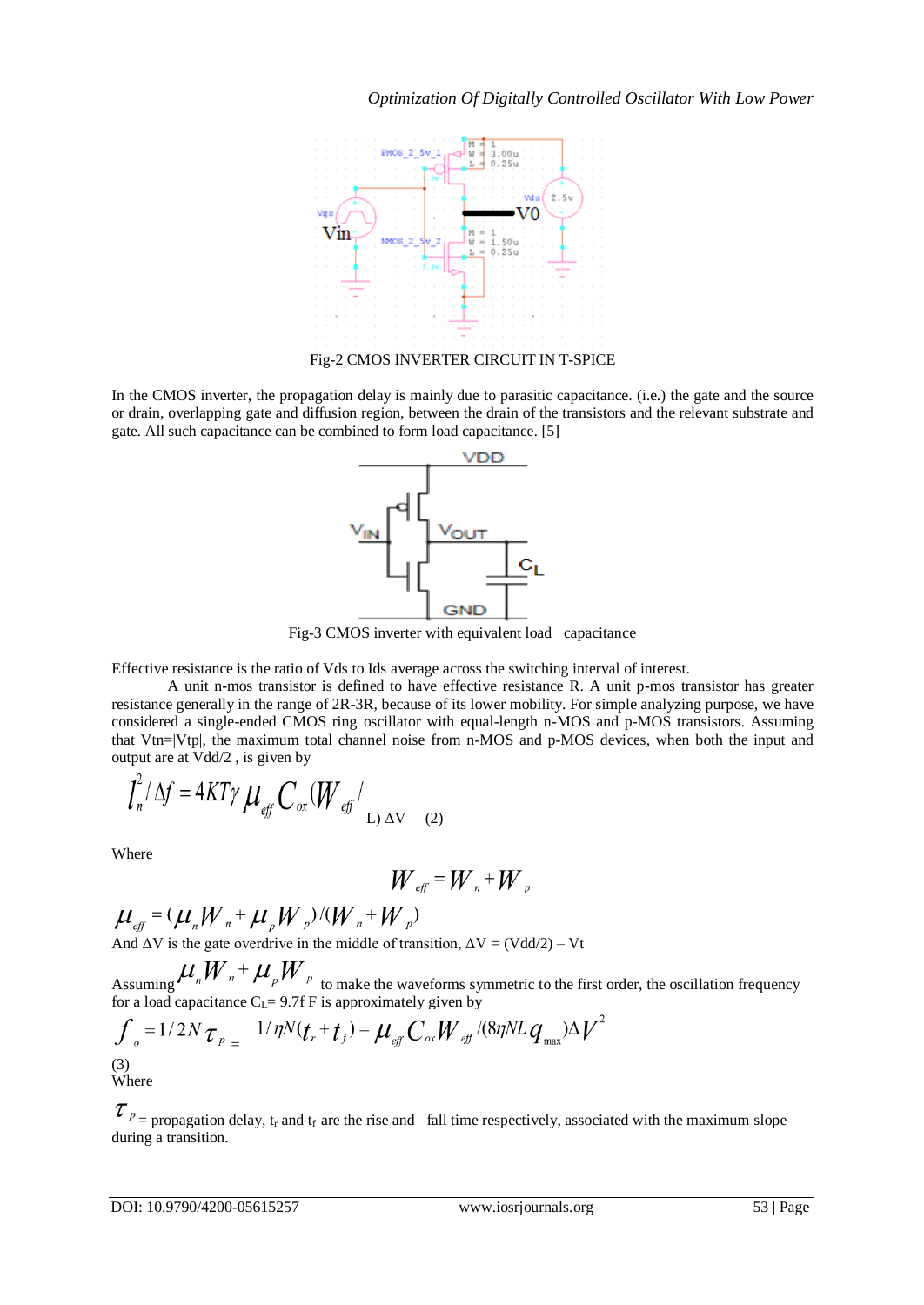# **III. WORKING PRINCIPLE OF DCO AND DESIGN**

 Typical Digital controlled oscillator with enable input is shown in fig 5. The enable circuit provides a way to control the operation of the ring oscillator. When the user provides logic one on the enable pin, the ring oscillator operates and generates sustained oscillations. When the enable circuit input is logic zero, no oscillations are generated by the ring oscillator. Internal structure of inverter gate is shown in fig 6. D (0) to D (n-1) bits is called as digital control inputs which are applied through binary controlled pass transistor logic. If binary I/p for any particular gate is '0' then corresponding transistor will conduct, delay will be reduced, or reversely binary input is "1" , reverse action will be there. Depends up on the position of control inputs, delay and generated oscillation frequency will be varied.



Fig 5 Typical Digital controlled Oscillator with enable input



Fig 6 Internal structure of inverter gate

DCO should generate an oscillation period of  $T_{DCO}$ , which is the function of digital input word D and given by  $T_{DCO} = f (d_{n-1} 2^{n-1} + d_{n-2} 2^{n-2} + d_{n-3} 2^{n-3} + d_{n-4} 2^{n-4} + \cdots +$  $d_0 2^{0)}$ 

$$
\mathbf{d}_0 \mathbf{2} \tag{4}
$$

Where  $f =$  switching frequency,  $d =$  control bits

Typically DCO transfer function is defined by the period of oscillation  $T_{DCO}$  which is linearly proportional to the Digital input control word D with an offset. Therefore oscillation period is evaluated as follows

 $T_{DCO} = T_{offset} + D.T_{step}.$  (5)

D- Digital control bits

Where  $T_{\text{offset}}$  is the constant offset period,  $T_{\text{step}}$  is the period of quantization step. For the conventional driving strength-controlled DCO shown in Figure 4 the constant delay of each cell is calculated as follows: *T*constant =  $R1 (C + C') + R2C'$ , (6)  *R*1, 2 α 1*/W*1, 2,

DOI: 10.9790/4200-05615257 www.iosrjournals.org 54 | Page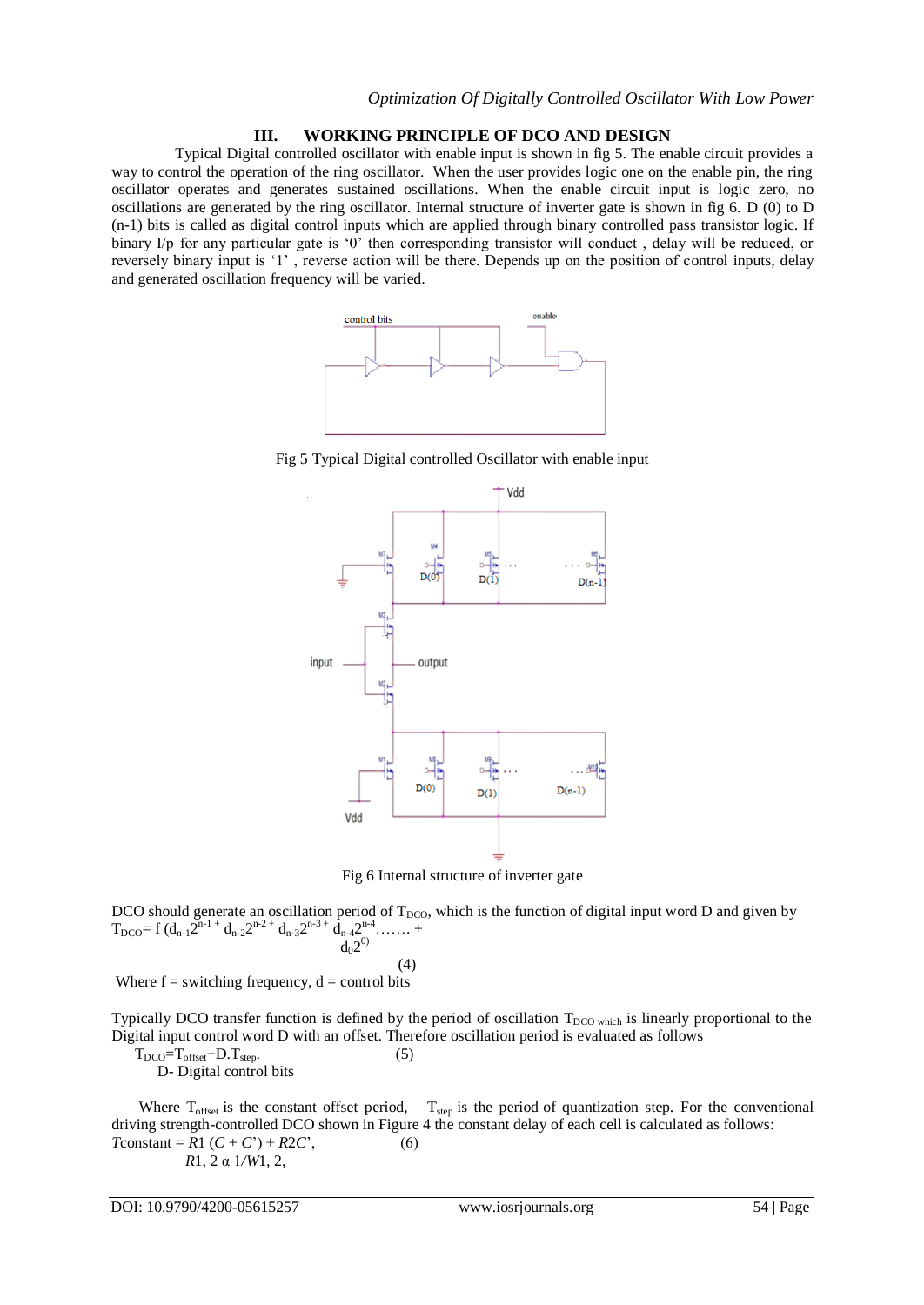where R1 and R 2are the equivalent resistances of M and M' and C and C' are the total capacitances at the drain of M and M', respectively, which mainly consist of drain to body and source to body capacitances.



## **Fig 4 Digital Controlled Oscillator and its Equivalent circuit to calculate constant delay and delay tuning range.**

In order to have good tuning range the width of PMOS transistor has to be increased .Consequently R1 will decrease resulting in smaller delay tuning range. [4].

# **IV. RESULTS AND DISCUSSION**

Results are analyzed in 250nm CMOS technology using TSPICE. Initially the width of PMOS and NMOS is set as 1µ and 0.5µ respectively For 16 bit digital control inputs , 5 inverter chains ,  $V_{dd}=2.5v$ , we obtained the following results.

| Table 1-Impact of delay for 16 bit digital control inputs |  |  |  |
|-----------------------------------------------------------|--|--|--|
|                                                           |  |  |  |

| Control bits | Total Delay (ns)                  |
|--------------|-----------------------------------|
| 00000000     | 1.284                             |
| 00000001     | 1.282                             |
| 00000010     | 1.281                             |
| 11111111     | 1.258                             |
|              | Operating range= 778MHz to 794MHz |

Next for the same width size, delay is analyzed for 8 bits control digital inputs with 5 inverter chains,  $V_{dd} = 2.5v$ . Following results are obtained.

## **Table 2- Impact of delay for 8 bit digital control inputs**

| Control bits | Delay for each cell (ps)                         |
|--------------|--------------------------------------------------|
| 0000         | 90                                               |
| 0100         |                                                  |
| 0010         | 115                                              |
| 1111         | 128                                              |
|              | Operating frequency range $= 0.8$ GHz to 1.09GHz |

#### **Table -3-Characterization of DCO structure**

| Items           | Coarse delay        | Fine delay        |
|-----------------|---------------------|-------------------|
| Resolution      | 4 bit               | 4 bit             |
| Max DCO gain    | 13 <sub>ps</sub>    | 0.5 <sub>ps</sub> |
| Avg DCO gain    | 9 <sub>ps</sub>     | 0.3 <sub>ps</sub> |
| Operating range | 1.6GHz to 1.8 GHz   |                   |
| Power           | $2.3$ mW at 1.6 GHz |                   |
| consumption     |                     |                   |

Next for the same width size, delay is analyzed for 4 bits control digital inputs with 5 inverter chains. Results are obtained as follows:

#### **Table -4**- **Impact of delay for 4 bit digital control inputs**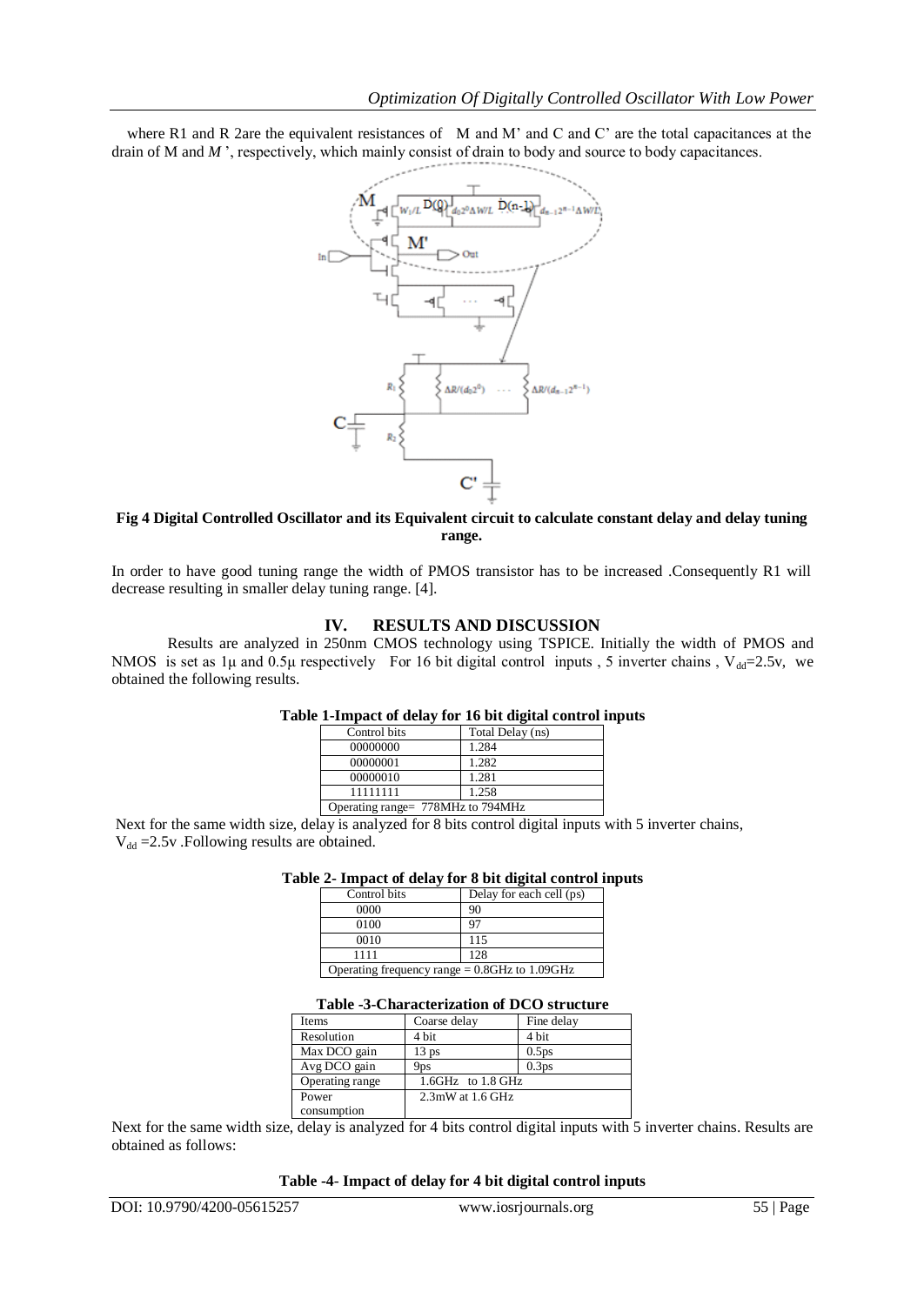| Control bits                           | Delay for each cell (ps) |
|----------------------------------------|--------------------------|
|                                        | 90                       |
|                                        | 97                       |
| 10                                     | 115                      |
|                                        | 128                      |
| Operating range $= 1.6$ GHz to 2.0GHz. |                          |
| Power consumption= 2.2mW at 1.6GHz.    |                          |

Next width of PMOS and NMOS is adjusted to 3μ and 1.5μ respectively, 4 bits digital control inputs, 3 inverter chains are connected. Results are obtained as follows

| Control bits                           | Delay for each cell (ps) |
|----------------------------------------|--------------------------|
|                                        |                          |
|                                        | 80                       |
|                                        |                          |
|                                        | 88                       |
| Operating range $= 1.6$ GHz to 2.0GHz. |                          |
| Power consumption= 2.2mW at 1.6GHz.    |                          |





Dynamic power consumption is given by  $P=C_LV_{dd}^2$  f watts. (7) Where  $C_{L}$  = load capacitance  $V_{dd}=$  supply voltage f= frequency of switching